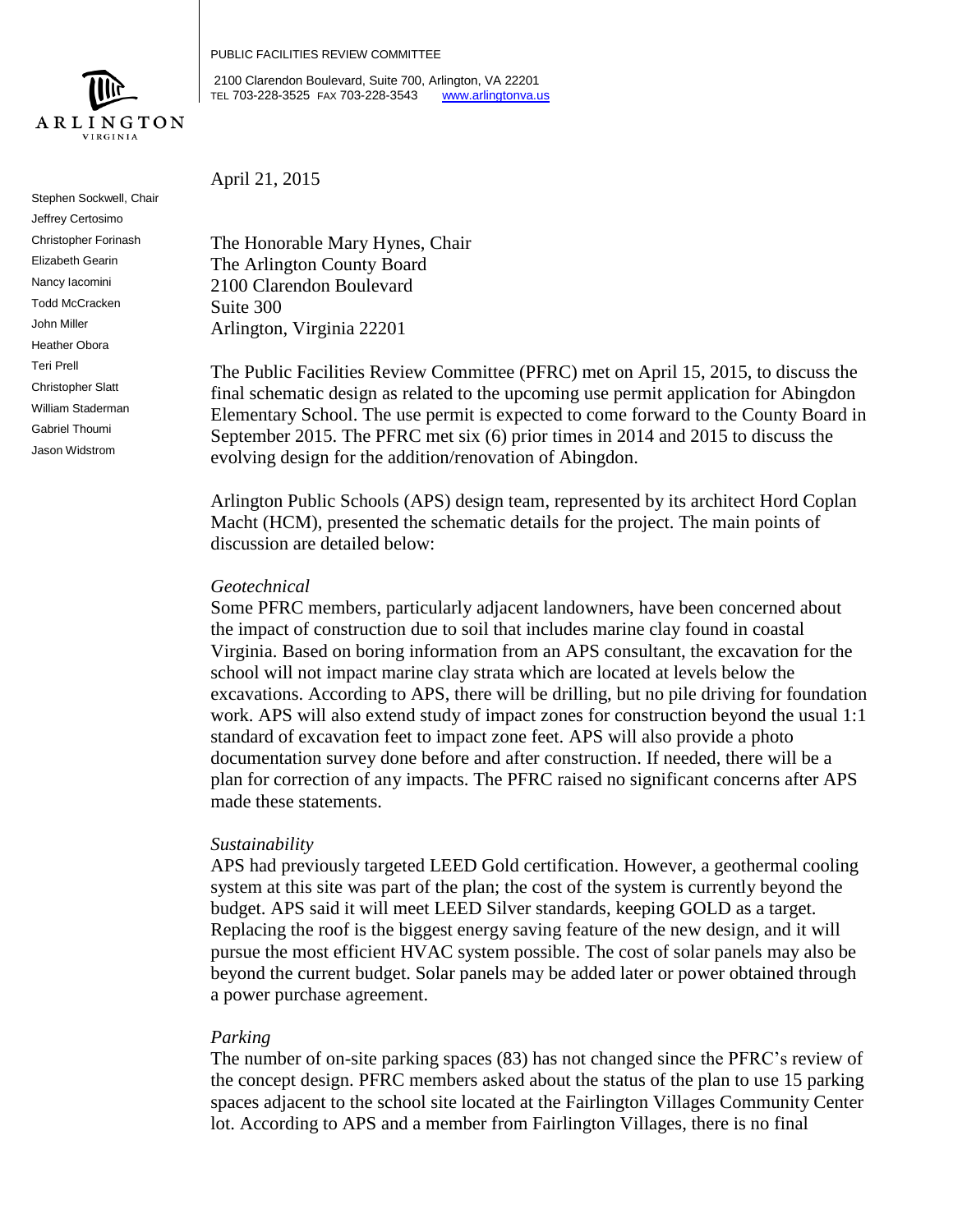agreement for the use of the 15 spaces. However, an agreement is near completion that will allow the use of 83 parking spaces on-site.

#### *Transportation*

APS's consultant, Toole Design Group, confirmed that a Transportation Demand Management (TDM) incentive will be offered at Abingdon School, with the goal of a 10% reduction in the number of staff driving alone to school. Toole discussed the transportation priorities for the site which include (but are not limited to): moving the entrance to the school, additional pedestrian protections such as bump outs, raised crosswalks and enhanced sidewalks at key intersections and midblock areas, improved traffic/pedestrian signage, as well as Americans with Disabilities Act (ADA) compliant curb ramps at adjacent streets. Off-site improvements will start after the schematic process is completed.

Toole noted that the planned bicycle parking at Abingdon exceeded parking plans at most Arlington schools. Members were particularly impressed with the plan to locate bicycle racks for teachers and staff in interior space, providing security. Members were generally surprised to learn that Arlington has no standards for bicycle parking at schools.

PFRC members expressed some concern regarding on-street bike lanes, particularly on 30<sup>th</sup> Street South, for staff and parents are not a priority in planning. There was also concern about insufficient lighting in adjacent Fort Reynolds Park and the adjoining pathway to the school, which are the primary access points to the school used by walking students. An additional comment was that there is no speed reduction sign on 30th Street South.

#### *Trees*

PFRC members generally expressed support for the adequacy of the tree removal and replacement plan, but noted that issues related to tree removal are now unresolved. One issue is that APS may displace some of the seven (7) commemorative trees that have been planted by the community (the exact number of trees is still under discussion). In previous discussions, these trees had been designated for transplanting. However, APS's arborist hired as a consultant, determined that the trees are unlikely to survive a transplant due to their large size and poor health. Several PFRC members commented that further discussions are needed between the community, APS, and the County Arborist on how to move forward with appropriate treatment of these specific trees.

A second issue is that there is not room for all of the required replacement trees on the APS site. This planning is also the subject of ongoing discussions. The Urban Forestry Commission representative (Ed Hilz) asked for additional information on this topic specifically.

Also worth noting is that APS has agreed to provide a double row of trees in the small open space directly adjacent to the Courtbridge II development.